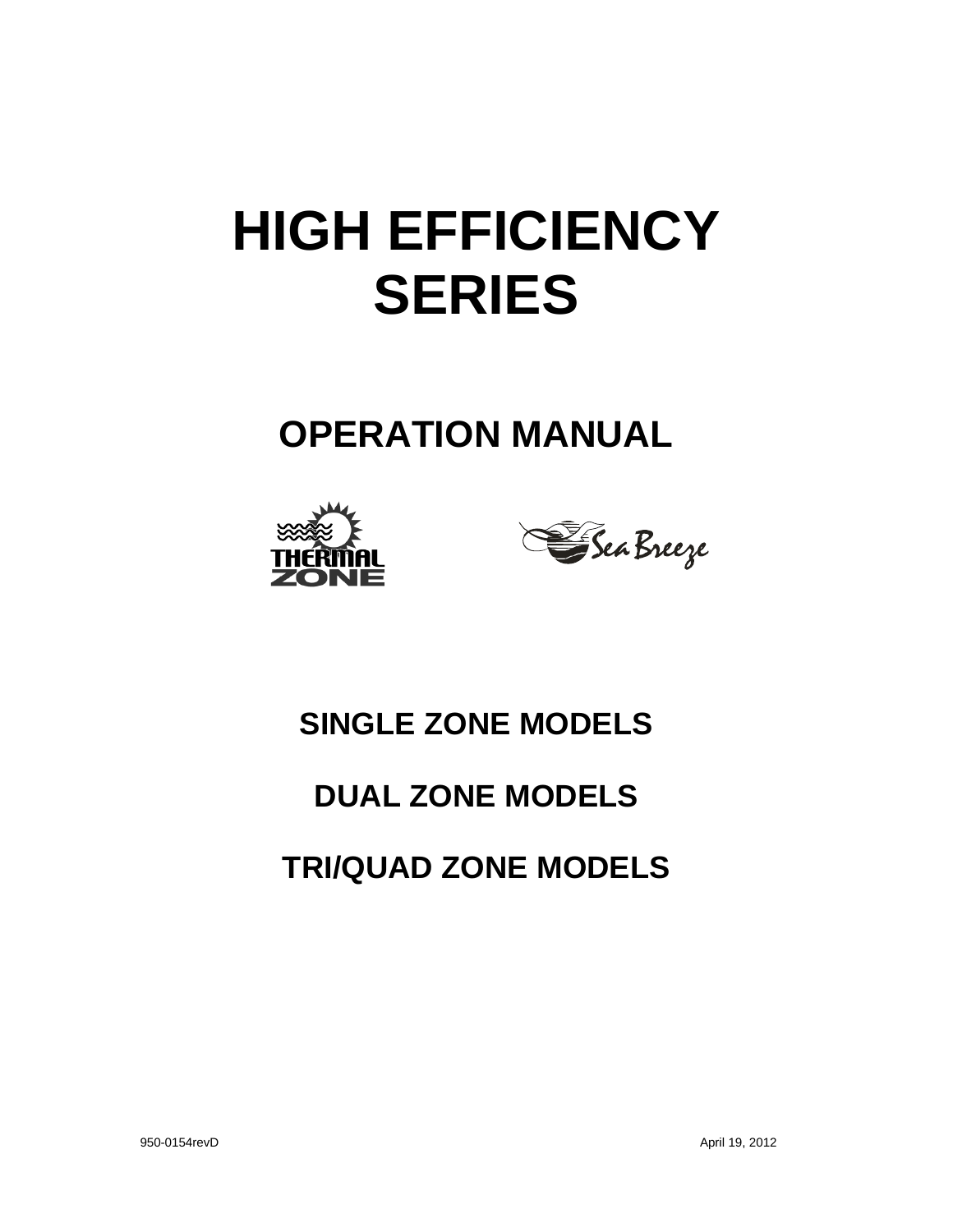#### **TABLE OF CONTENTS**

| 3  |
|----|
|    |
| 5  |
| 5  |
|    |
| 6  |
| 6  |
|    |
|    |
|    |
|    |
|    |
|    |
| 8  |
| 8  |
| 8  |
| 8  |
| 8  |
| 8  |
| 8  |
| 8  |
| 8  |
| 9  |
| 9  |
| 9  |
| 11 |
| 12 |
| 13 |
|    |

#### **HIGH EFFICIENCY SERIES - SINGLE ZONE MODELS**

| <b>Thermal Zone - Cool</b><br>Only | Sea Breeze - Cool Only | <b>SEER RATING</b> |
|------------------------------------|------------------------|--------------------|
| MS49A23115EA                       | 9A423YIGX              | 23 SEER            |
| MS412A22115EA                      | 12A422YIGX             | 22 SEER            |
| MS412A22230EA                      | 12A422ZIGX             | 22 SEER            |
| MS418A20230EA                      | 18A420ZIGX             | 20 SEER            |
| MS424A19230EA                      | 24A419ZIGX             | 19 SEER            |
| <b>Thermal Zone - Heat</b>         | Sea Breeze - Heat      |                    |
| Pump                               | Pump                   |                    |
| MS49HP23115EA                      | 9H423YIGX              | 23 SEER            |
| MS412HP22115EA                     | 12H422YIGX             | 22 SEER            |
| MS412HP22230EA                     | 12H422ZIGX             | 22 SEER            |
| MS418HP20230EA                     | 18H420ZIGX             | 20 SEER            |
| MS424HP19230EA                     | 24H419ZIGX             | 19 SEER            |
|                                    |                        |                    |

#### **HIGH EFFICIENCY SERIES - DUAL & QUAD ZONE MODELS**

| <b>Thermal Zone - Heat</b><br>Pump | Sea Breeze - Heat<br><b>Pump</b> |         |
|------------------------------------|----------------------------------|---------|
| MZG409HP16230EA                    | 9MH46ZIGX                        | 16 SEER |
| MZG412HP16230EA                    | 12MH46ZIGX                       | 16 SEER |
| MZG418HP16230EA                    | 18MH46ZIGX                       | 16 SEER |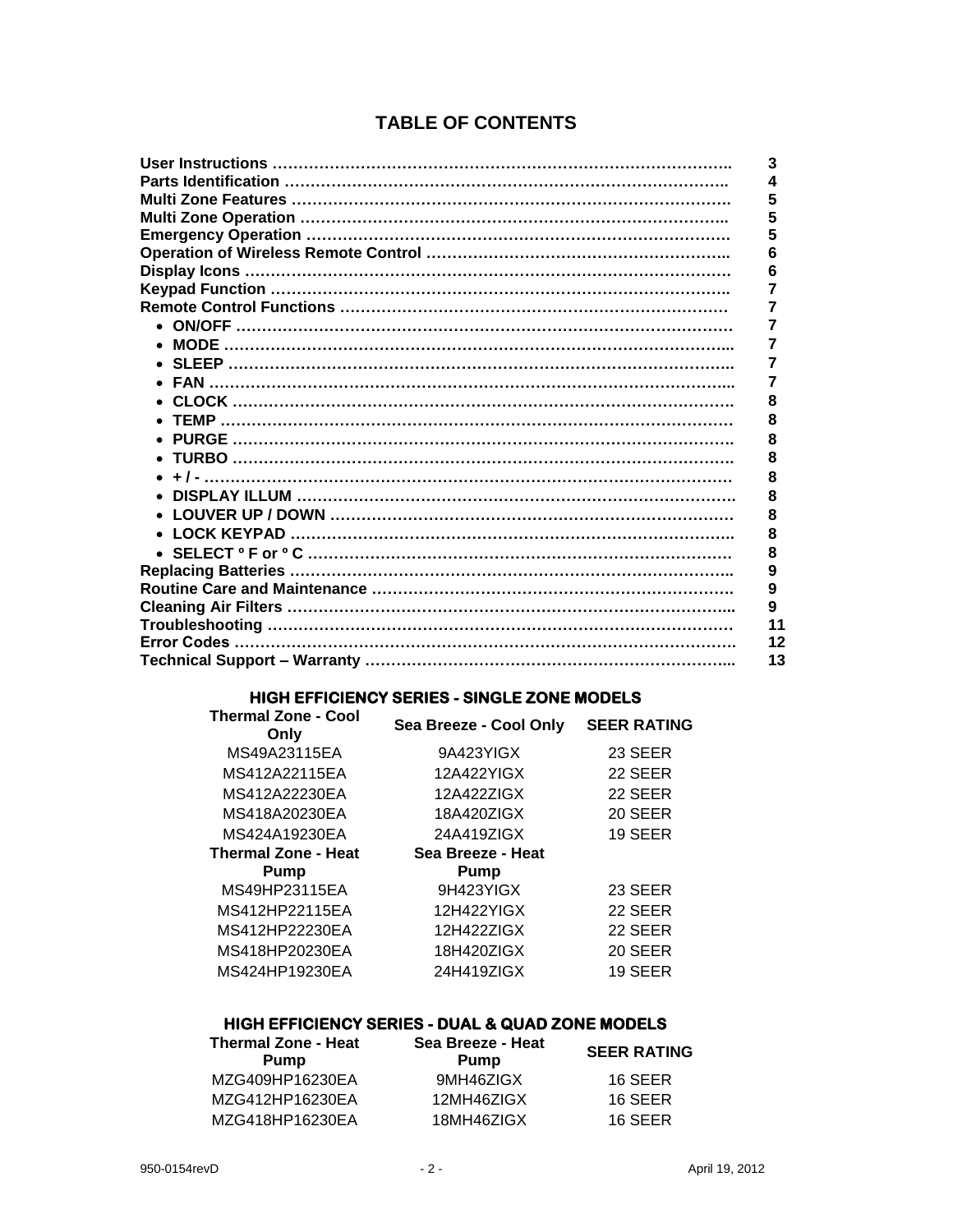#### **USER INSTRUCTIONS**

In this manual, you will find information on safe operation of your new Multi Zone Mini Split. For your safety and the safety of others, please read and understand this entire manual before proceeding.

#### INSTALLATION

These units are not designed to be installed in the following locations:

- Areas where there is a possibility of combustible gases or fumes.
- Excessively damp or moist areas.
- Direct exposure to sea wind (salt spray).

#### **OPERATION**

- Always turn the unit off with the remote control. Never use a circuit breaker or fuse as a means of turning the unit on or off, except in the case of an emergency.
- Do not operate this unit if you are wet or have wet hands, electric shock can occur.
- Do not spray insecticides, paints, or other flammable sprays or liquids into or around the unit.
- Do not put foreign objects into the unit.
- Do not hang or place items on the unit.
- Do not use harsh chemicals such as paint thinner, benzene, or polish to clean the unit.
- During cooling operation, shades, blinds, and curtains should be used to shade the room from direct sunlight.

#### **To the installer:**

- **Explain operation and routine care to customer.**
- **This manual should be given to the customer for future reference.**



Do not dispose this product as unsorted municipal waste. Collection of such waste for special treatment is necessary.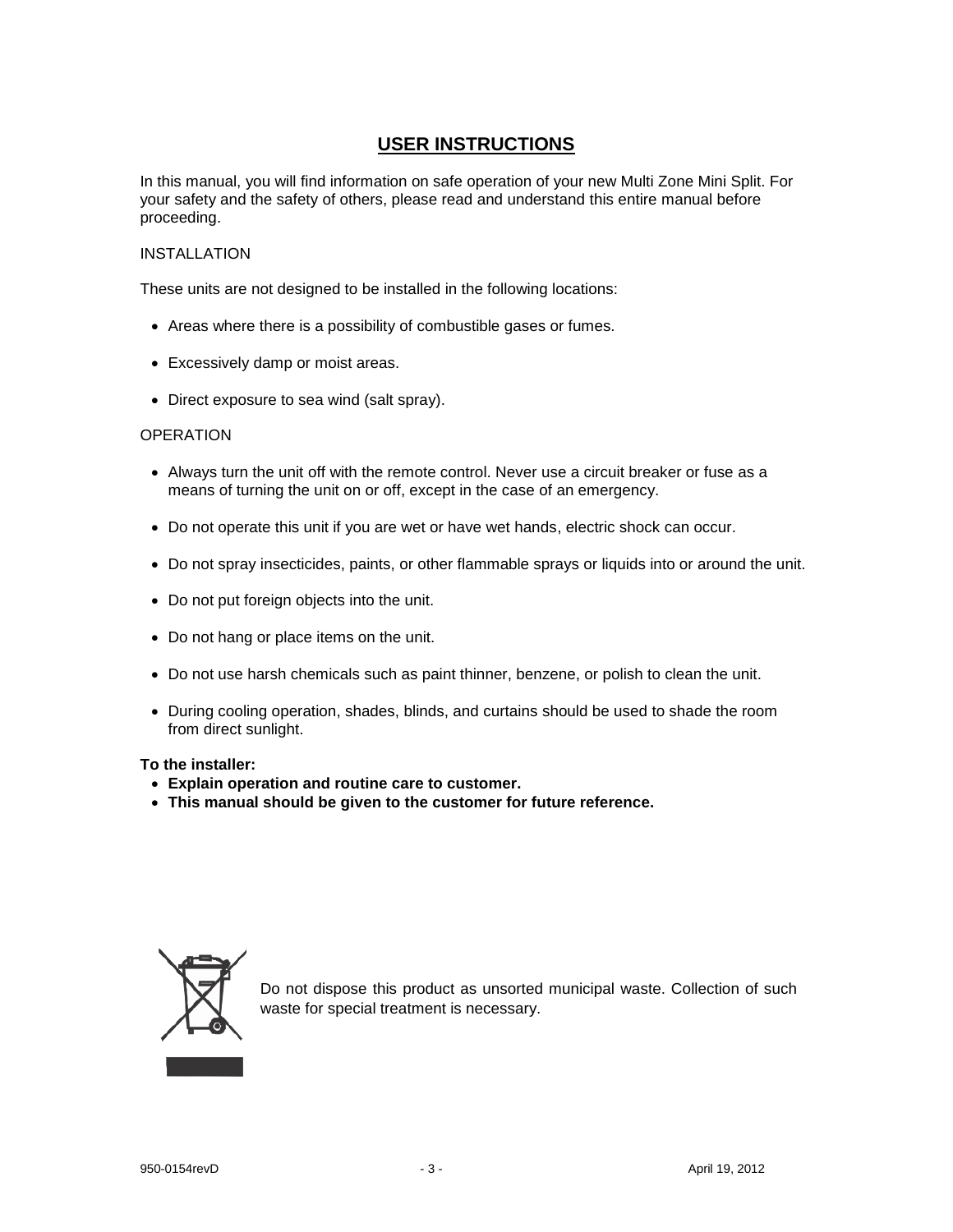#### **PARTS IDENTIFICATION**

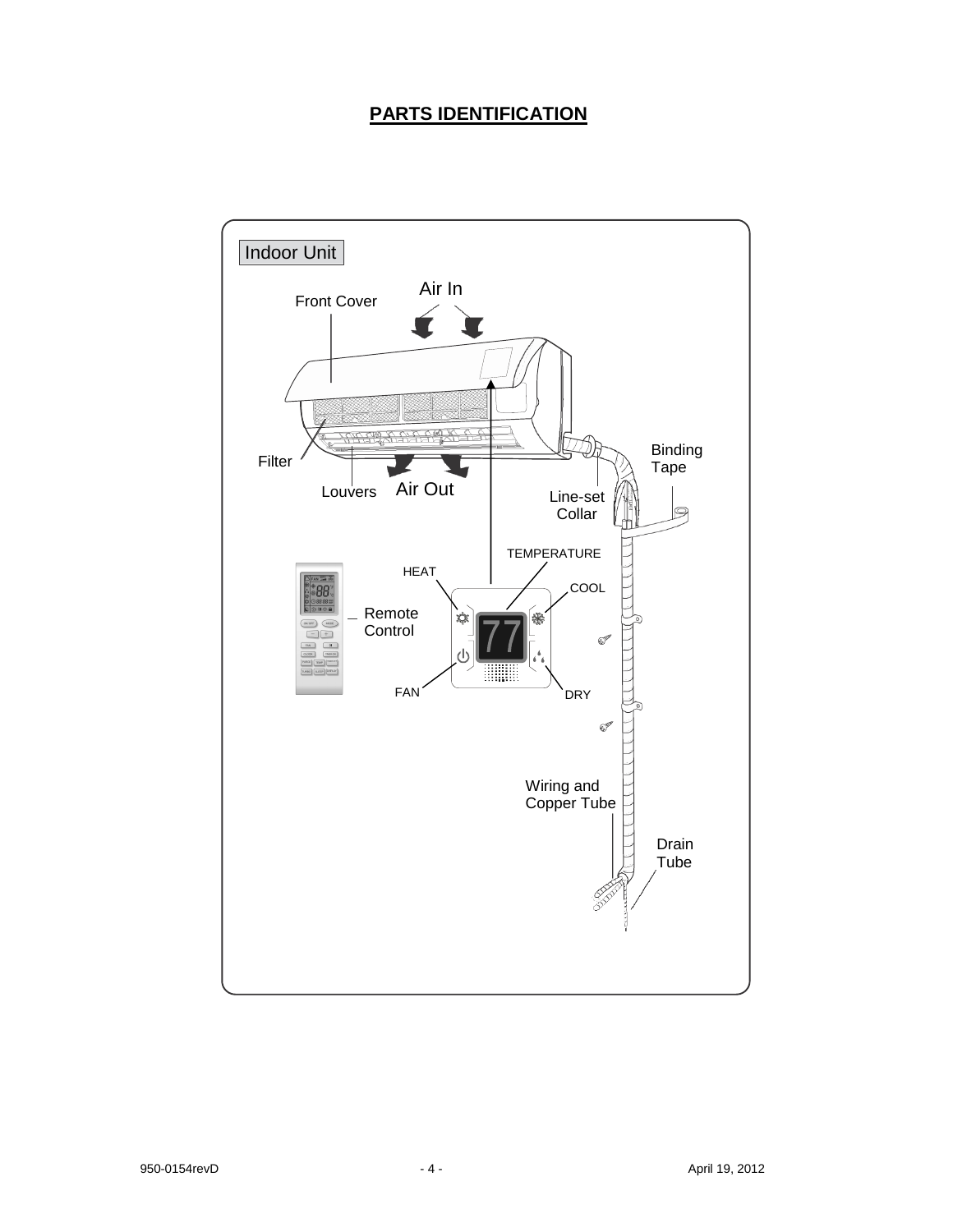#### **MULTI-ZONE FEATURES**

• The Multi-Zone has many sizing options:

#### *Quad Zone Configurations*

| <b>2 INDOOR UNITS</b>                                                                                                                  | <b>3 INDOOR UNITS</b>                                                                                                                  | <b>4 INDOOR UNITS</b>                                                                                                                  |
|----------------------------------------------------------------------------------------------------------------------------------------|----------------------------------------------------------------------------------------------------------------------------------------|----------------------------------------------------------------------------------------------------------------------------------------|
| $9K + 9K$<br>$9K + 12K$<br>$12K + 12K$<br>$9K + 18K$<br>$12K + 18K$                                                                    | $9K + 9K + 9K$<br>$9K + 9K + 12K$<br>$9K + 12K + 12K$<br>$9K + 9K + 18K$                                                               | $9K + 9K + 9K + 9K$                                                                                                                    |
| The system matches below are not<br>recommended if all indoor units may<br>require simultaneous continuous duty<br>at full efficiency. | The system matches below are not<br>recommended if all indoor units may<br>require simultaneous continuous duty<br>at full efficiency. | The system matches below are not<br>recommended if all indoor units may<br>require simultaneous continuous duty<br>at full efficiency. |
| $18K + 18K$                                                                                                                            | $9K + 12K + 18K$<br>$12K + 12K + 12K$<br>$12K + 12K + 18K$                                                                             | $9K + 9K + 9K + 12K$<br>$9K + 9K + 9K + 18K$<br>$9K + 9K + 12K + 12K$                                                                  |

#### *Dual Zone Configurations*

| <b>2 INDOOR UNITS</b> | <b>Indoor Models Available:</b>          |
|-----------------------|------------------------------------------|
| $9K + 9K$             | 9K Indoor - MZG409HP16230EA, 9MH46ZIGX   |
| $9K + 12K$            | 12K Indoor - MZG412HP16230EA, 12MH46ZIGX |
| $12K + 12K$           | 18K Indoor - MZG418HP16230EA, 18MH46ZIGX |

- Variable speed inverter type compressors for increased efficiency and quiet operation.
- Automatic swing of vertical louvers for improved air flow (up/down).
- Manual adjustment of horizontal louvers to set air flow direction (left/right).
- Wireless remote control unit.
- Comfortable temperature range of 61 °F to 86 °F in Cool/Dry/Heat/Fan modes.
- TURBO fan mode in Heat and Cool modes for maximum air flow.
- Timer mode for automatic starting and/or stopping for a preset period.
- SLEEP mode for quiet energy saving operation during sleep periods.
- Individual temperature selection for each zone.

#### **MULTI-ZONE OPERATION**

The Multi-Zone mini-split will operate each zone in either cooling or heating mode but not both. The unit will not operate as one zone cool and another heat. If this occurs, an E7 error will be displayed. To clear this error, make sure all indoor units are in the same mode either heat or cool. Each zone will control the room temperature at set-point and allow all normal fan, swing, turbo, timer, and sleep functions.

#### **Emergency Operation (Auto/Stop Switch)**

In the event that the remote controls are misplaced, you can operate your inside unit by carefully raising the cover and pressing the emergency operation switch located under the lower right hand corner of the cover. To open the front cover, place fingers in the bottom of the slots on the side of



the indoor unit and gently pull outward. To close the cover, press down on each end and center of the cover to latch.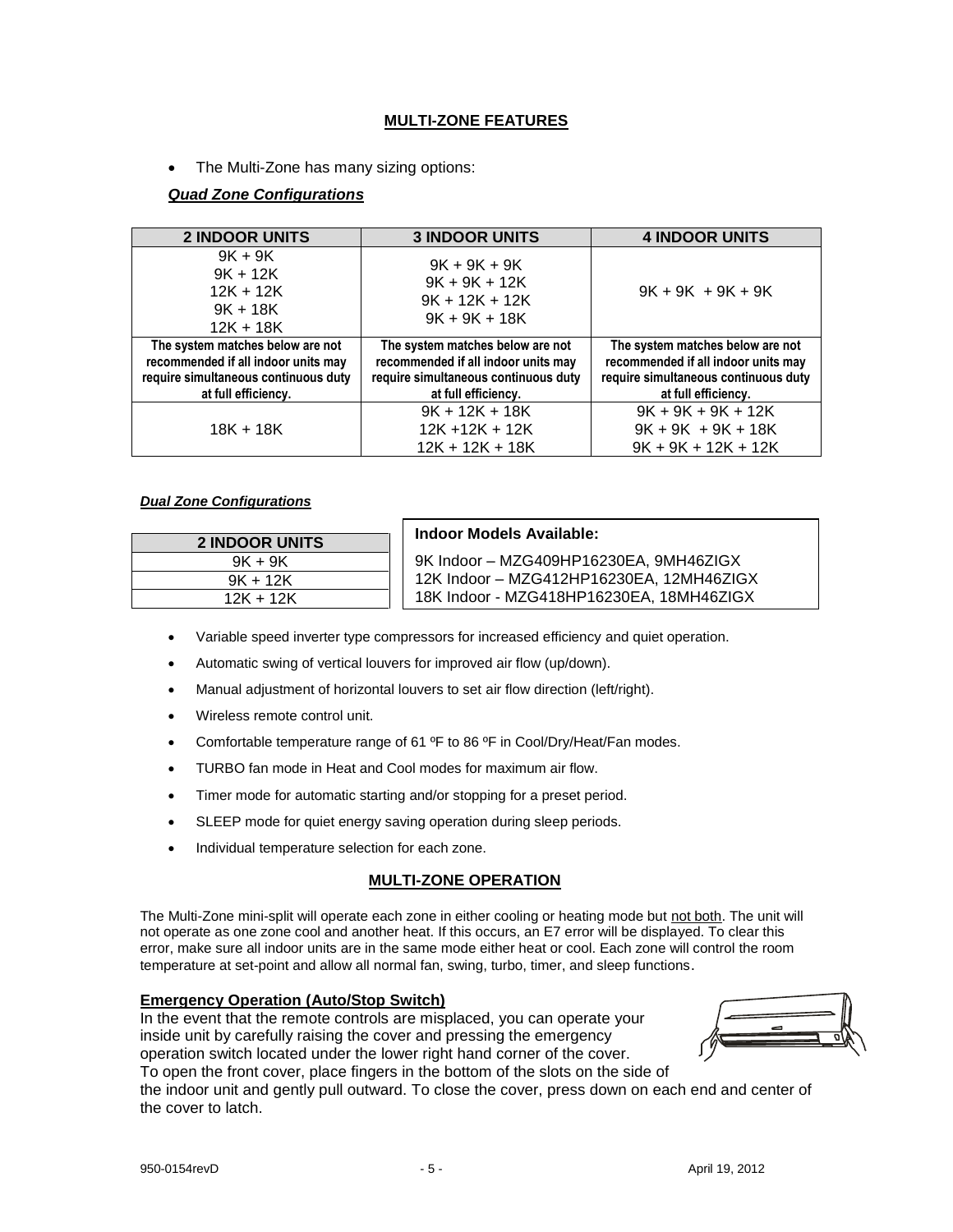#### DO NOT OVER EXTEND THE FRONT COVER.

If the unit is off, pressing the Emergency push button will start the unit in the default AUTO mode. Press the button again and it will stop the unit.

Temperature is automatically set to 68 °F to 77°F and will switch between COOL, HEAT or FAN mode to maintain the temperature. If the temperature goes below 68 °F the unit switches to HEAT mode. If the temperature goes above 77 °F unit switches to COOL mode. If temperature is in between 68 °F to 77°F the unit runs in the FAN mode.



#### **Notes:**

- 1. Indoor fan does not turn off in the cooling mode when temperature set point has been satisfied. It will continue to run to keep the room temperature consistent.
- 2. Indoor fan will turn off in heating mode when temperature set point has been satisfied.
- 3. Unit may require several minutes to confirm the condition of temperature set point and system functions.

#### **OPERATION OF WIRELESS REMOTE CONTROL**



#### **REMOTE CONTROL DISPLAY**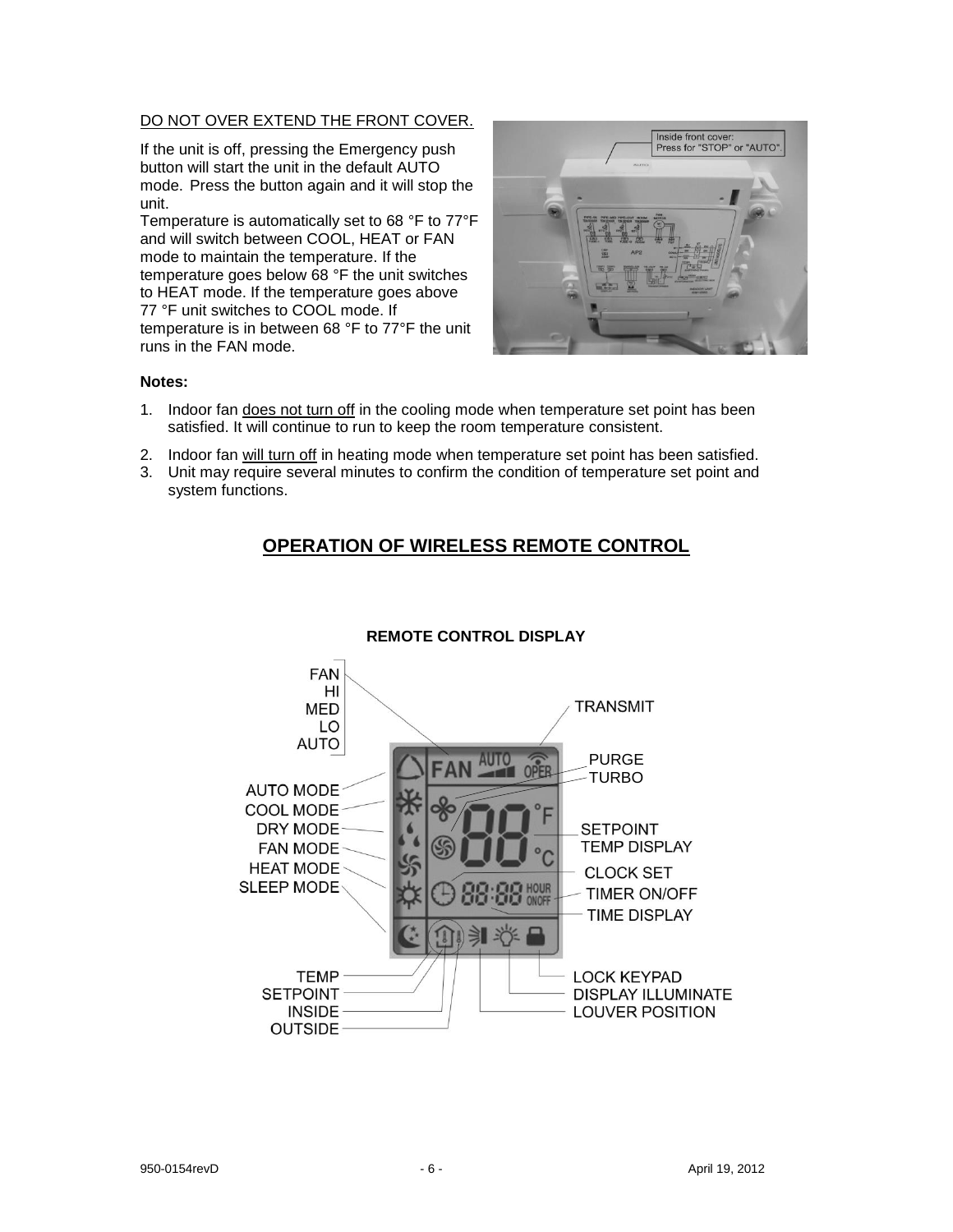

#### KEY PAD FUNCTIONS

- ON/OFF Turns unit on or off.
- -/+ Raise, Lower set point.
- FAN Set fan speed, hi, med, lo, auto.
- LOUVER Set louver swing.
- CLOCK Set clock.
- TIMER ON Set timer on time.
- PURGE Extended on time for fan.
- TEMP Set point, inside, outside, temperature display.
- TIMER OFF Set timer off time.
- TURBO Maximum fan speed.
- SLEEP Toggle on/off SLEEP mode.
- DISPLAY Turns display on wall unit on or off.
- LOCK KEY PAD No changes can be made.
- **º** F or **º** C Select **º** F or **º** C.

#### **REMOTE CONTROL FUNCTIONS**

Note: Be sure there are no obstructions between the remote control and the receiver. Remote control units are interchangeable, and are not assigned to a particular indoor unit. Indoor controller will beep each time it receives a command from the remote control. Keep the remote control away from moisture and excessive heat.TIP: Each remote will control any or all the indoor units.

**ON/OFF** -Turns the unit on or off. There is a 3 minute compressor delay when the unit is turned on.

**MODE** – Pressing the MODE button will select between AUTO, COOL, DRY, FAN, or HEAT.

 AUTO mode - Set point temperature will not be shown on the remote control display and cannot be changed. Temperature is automatically set to 68 °F to 77 °F and will switch between COOL, HEAT or FAN mode to maintain the temperature. If the temperature goes below 68 °F the unit will switch to HEAT mode. If the temperature goes above 77 °F unit switches to COOL mode. If temperature is in between the temperatures it runs in the FAN mode.

On rare occasions while running in the AUTO mode with other zones activated there may be an "E7" error code. "E7" error code occurs when 2 or more units are set to run in different modes, such as HEAT and COOL. In the AUTO mode the unit automatically switches between HEAT, COOL or FAN. If other zones are set to HEAT or COOL while the AUTO is running in an opposite mode an "E7" will occur. To rectify this condition you must set all the indoor units to the same mode, either HEAT or COOL, or leave the unit alone and when the temperature returns to the point where the unit switches back to the correct mode (as the other indoor units) and all zones are in the HEAT or COOL mode, it will clear itself and begin to run again.

COOL mode – Unit cools room to set point temperature. Set point temperature can be set from 61 °F to 86 °F. Outdoor unit will operate in outside temperatures of +4 to +118 ºF in the cooling mode. Indoor fan does not turn off in the cooling mode when temperature set point has been satisfied. It will continue to run to keep the room temperature consistent.

 HEAT mode - Unit heats room to set point temperature. Set point temperature can be set from 61 °F to 86 °F. Outdoor unit will operate in outside temperatures of -5 ºF to +75 ºF in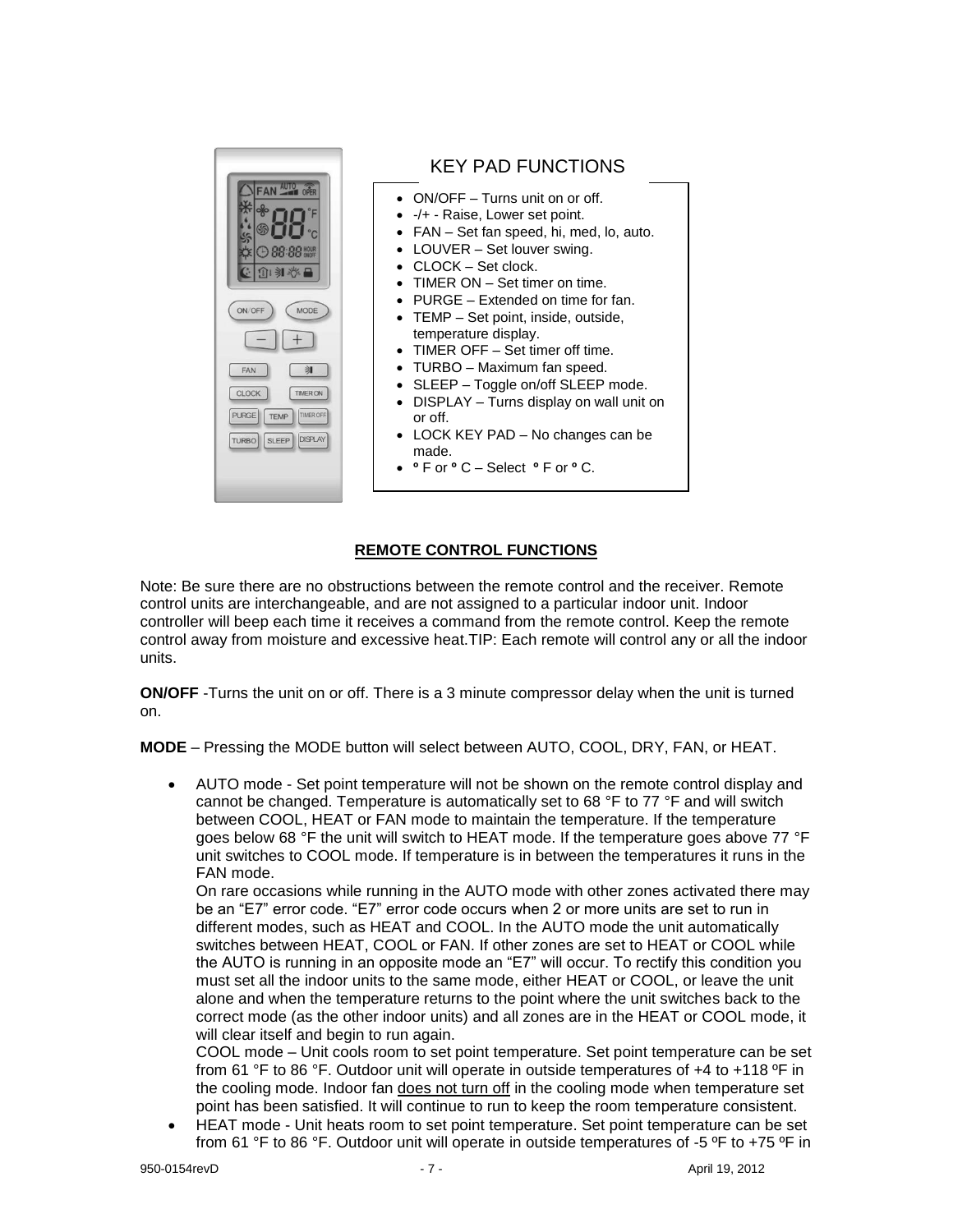the heating mode. Indoor fan will turn off in heating mode when temperature set point has been satisfied.

- DRY mode Set point temperature can be set from 61°F to 86°F. Unit cools at 90% capacity while the FAN runs in LOW speed only (FAN speed cannot be changed).
- FAN mode Selects fan only operation. Set point temperature can be set from 61 °F to 86 °F. Fan speed can be set to AUTO, HIGH, MEDIUM or LOW.

**SLEEP** – In the COOL mode adjust the set-point temperature to a comfortable setting, and then press the SLEEP button. After 1 hour, the set-point will increase by 1.8 ºF (1 ºC). After 2 hours have passed temperature is increased by 3.6  $\overline{P}$  (2 °C). Temperature will never increase more than 3.6 ºF (2 ºC) from set-point or beyond 86 ºF (30 ºC). The temperature will stay at this setting until the unit is turned off or the SLEEP function is disabled.

In the HEAT mode adjust the set-point temperature to a comfortable setting, and then press the SLEEP button. After 1 hour the set-point will decrease by 1.8 °F (1 °C). After 2 hours have passed temperature is decreased by 3.6  $^{\circ}$ F (2  $^{\circ}$ C). Temperature will never decrease more than 3.6 °F (2 °C) from set point or below 61 °F (16 °C). The temperature will stay at this setting until the unit is turned off or the SLEEP function is disabled.

The SLEEP mode does not work in the FAN or AUTO modes and is deactivated when the unit is turned off or power is lost. On power up, the SLEEP mode must be turned on again if needed. Press the SLEEP mode button to toggle SLEEP mode off and return to normal operation.

**FAN** – Press this button to change fan speeds, AUTO, HIGH, MEDIUM or LOW, while in the HEAT, COOL, FAN modes. When in the AUTO setting, the fan will run faster the further away from the set point it gets. On the other hand the closer it gets to the set point the slower it will run.

**CLOCK** – Press the CLOCK button, the clock ICON will start to blink. It will only blink for 5 seconds. While blinking press and hold down the + or - keys to adjust the 24H time of day clock to the correct time. You must immediately press the CLOCK button to set the time. If the CLOCK button is not pressed within 5 seconds, the clock time will revert back to the original setting and clock will have to be set again.

#### **TEMP** –

 Blank – Displays set point Empty house – Displays set point House with thermometer inside – Displays set point House with thermometer outside – Displays set point

**PURGE** – When in the COOL or DRY mode and the PURGE function is enabled, the fan will continue to operate for 10 minutes after the unit is turned off. This function dries the evaporation coil to prevent mold and mildew. The PURGE function will remain enabled in DRY and COOL unless power is interrupted or is disabled by the button. PURGE will not work in AUTO, FAN or HEAT modes.

**TURBO** – The TURBO function will only run while in the HEAT or COOL mode. TURBO increases indoor fan speed (more than high fan speed).

+ / - Raises or Lowers the set point temperature. Holding the button down for more than 2 seconds will cause the set point to auto increment or decrement. This does not function in the AUTO mode since the temperature set point can not be changed.

**DISPLAY** – Turns the display on or off on the indoor unit. None of the lights will be illuminated when off is selected.

**LOUVER UP AND DOWN** – Pressing the LOUVER positioning button slowly, (more than 2 seconds) will start and stop the louver swing. If the button is pressed to turn on swing and then pressed again to turn it off, the louvers will remain in that fixed position until it is turned on again.

Pressing the button quickly, (less than 2 seconds) will step through 5 different stationary positions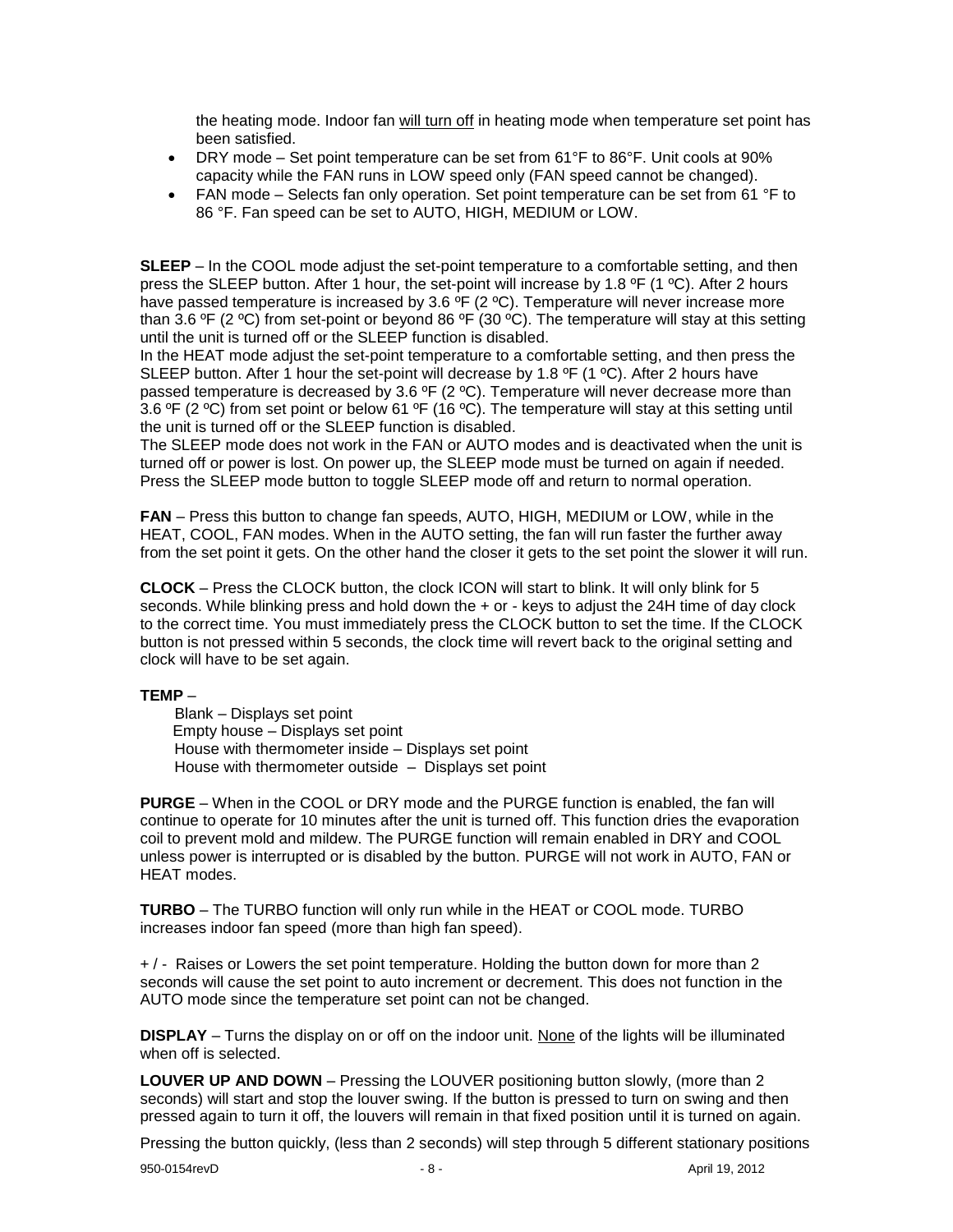and then on to 3 different swing positions, similar to the ICONS.

Right to left louvers can be manually adjusted. CAUTION: Before adjusting the horizontal louvers turn the unit off. Make the adjustments. Turn the unit back on. This will prevent possible personal injury and or damage to the unit.

**LOCK KEYPAD -** Pressing the + and - buttons simultaneously will lock or unlock the keypad. If the remote control is locked, the LOCK icon will be displayed. If a button is pressed while the keypad is locked, the LOCK icon will blink three times, nothing will happen. If the keypad is unlocked, the LOCK icon will not be displayed.

**ºF or ºC** - Turn unit off, press MODE and (-) buttons simultaneously to switch ℃ or ºF.

#### **REPLACING BATTERIES**

Slightly press down on the arrow on the battery cover and slide in the direction of the arrowhead.

Remove old batteries. Insert two new AAA 1.5V batteries, paying attention to the polarity. Re-install the back cover of wireless remote control.

#### **NOTE:**

Do not use the old, different, or rechargeable batteries.

If the wireless remote control will not be used for a long period of time, remove the batteries. If the wireless remote control does not operate properly, remove the batteries for 30 seconds and re-install (resets the remote).

#### **ROUTINE CARE AND MAINTENANCE**

#### **CAUTION**

- Turn main power off before cleaning air conditioner.
- Never spray water into the indoor or outdoor unit for cleaning.
- Volatile liquids (e.g. solvent, gasoline, etc.) will damage the air conditioner. Wipe the unit with a dry soft cloth, or a cloth slightly moistened with water.

Carefully unsnap the sides and raise the cover up in the direction of arrows. Raise the cover until it is fully extended and it will lock and hold in the up position. Now the unit can be cleaned and serviced. Do not over extend the cover. Damage to the cover hinges will result.

Wipe the unit with a dry or slightly dampened cloth. Do not remove the front cover from the unit.

#### **Cleaning the Air Filters** (Recommended once every three months)

**Note:** If the unit is installed in an abnormally dusty area it is advised the filters be cleaned more often.

Remove the air filters. Raise the cover until locked in the up position. Pick up on the front of the filter and slide forward to remove.







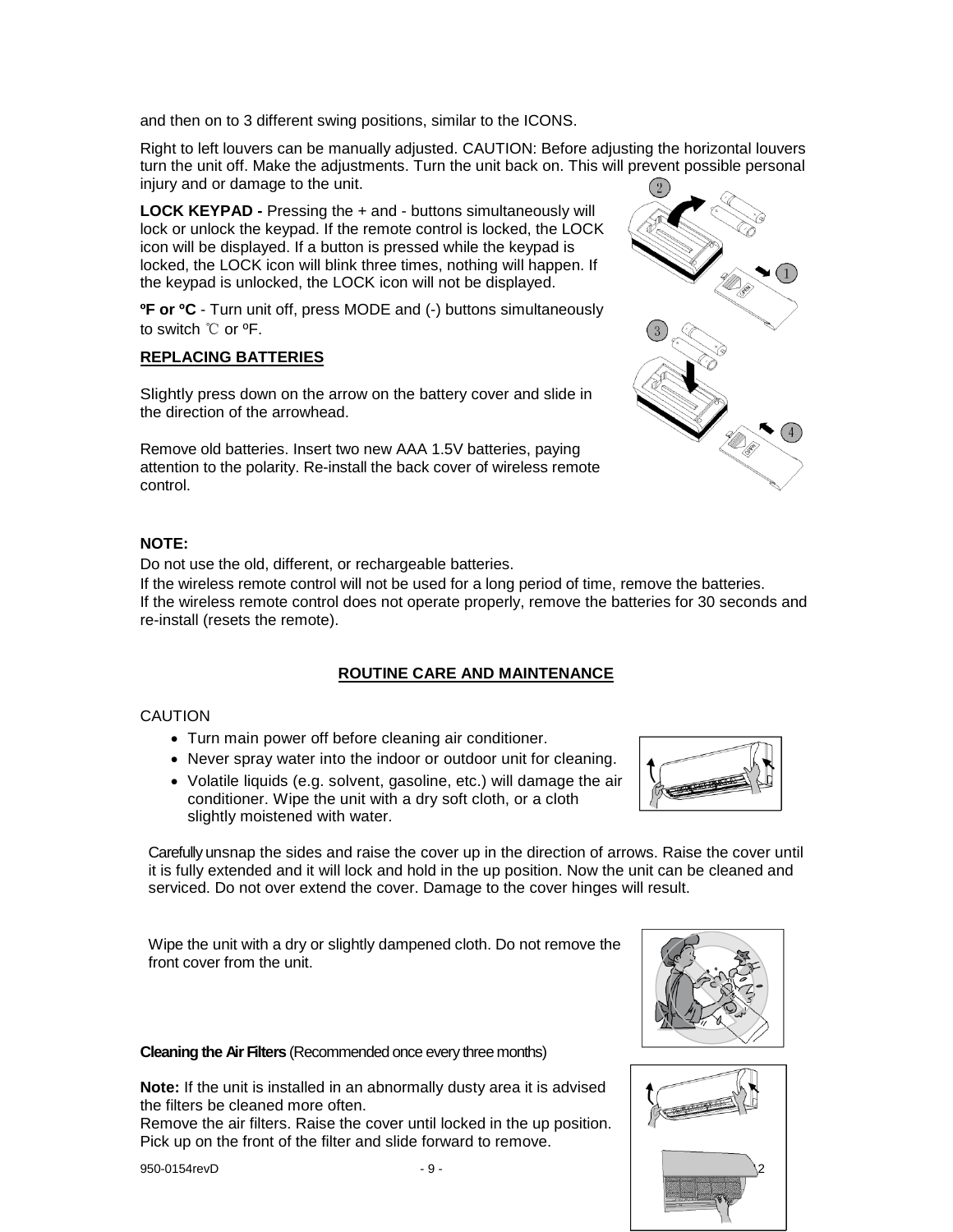To clean the dust adhering to the filters, you can either use a vacuum cleaner, or wash them with warm water and dry it in the shade.

NOTE: Do not use water above 113 ºF to wash filter, it can deform the filter.

Reinstall the filters and close the cover. Turn power on, unit is ready for use.

#### **NEVER OPERATE THE UNIT WITHOUT FILTERS!**

Outdoor unit to be cleaned and routine maintenance performed annually by a trained Technician.



 $-256$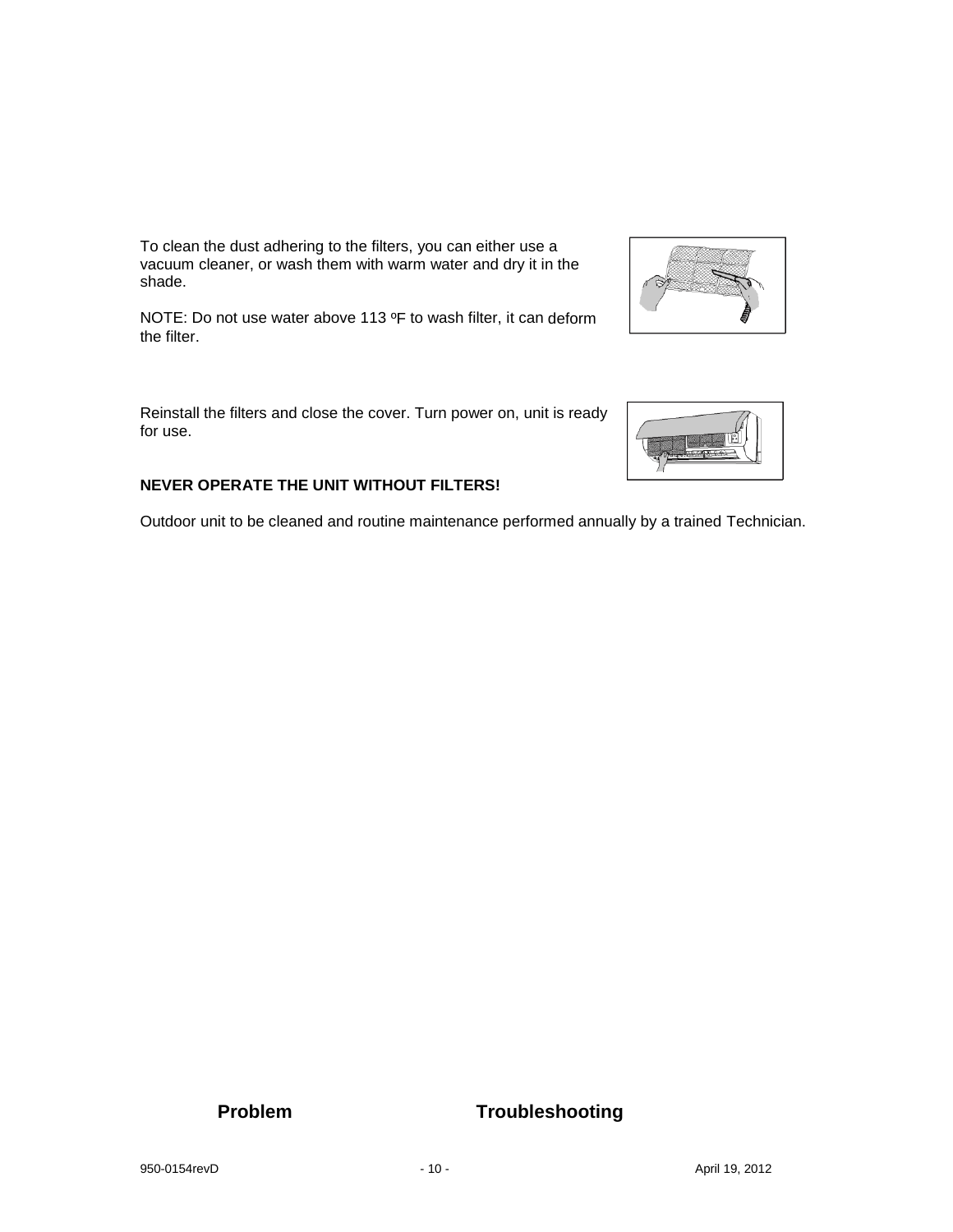| The unit does not run.                                  | • Is the power off?<br>• Is the circuit protection device tripped?<br>• Is voltage too high or low?<br>(Tested by a professional)<br>• Is the Timer on?<br>• A 3 minute delay occurs before each compressor start. |
|---------------------------------------------------------|--------------------------------------------------------------------------------------------------------------------------------------------------------------------------------------------------------------------|
| Cooling and or Heating efficiency<br>is not good.       | • Is temperature setting correct?<br>• Are the inlet or outlet vents obstructed?<br>Is the filter clean?<br>• Are windows and doors closed?<br>• Is fan set to low speed?<br>• Is there a heat source in the room? |
| Wireless remote control is not<br>working. (See Note 3) | • Reset unit. Disconnect main power for 30 seconds then<br>reapply.<br>• Is it within receiving range? Is it obstructed?<br>• Replace the batteries.<br>• Is remote control damaged?                               |
| Water leaking into room.                                | • The air humidity is excessively high. Check to see if all<br>windows and doors are closed.<br>• Call service Tech if not corrected by the above action.                                                          |
| Water leakage in outdoor unit.                          | • When the unit is running in Auto Defrosting mode, ice will<br>thaw and drip into pan.<br>• When the unit is running in HEAT mode, the water<br>adhered to the condenser coil drains into pan.                    |
| Noise from indoor unit emitted.                         | • When defrosting is started or stopped, it will make a<br>sound. This is due to the refrigerant flow reversing<br>directions.<br>• Normal refrigerant flowing in unit.                                            |

Notes:

- 1) If E7 error code occurs, see the AUTO mode section on page 7.
- 2) If and error other than E7 is being displayed on the temperature display, it will be necessary to call a service Tech for repair.
- 3) An audible beep will be heard, when a button is pressed, if the remote control is communicating with the receiver.

#### **INDOOR UNIT ERROR CODES**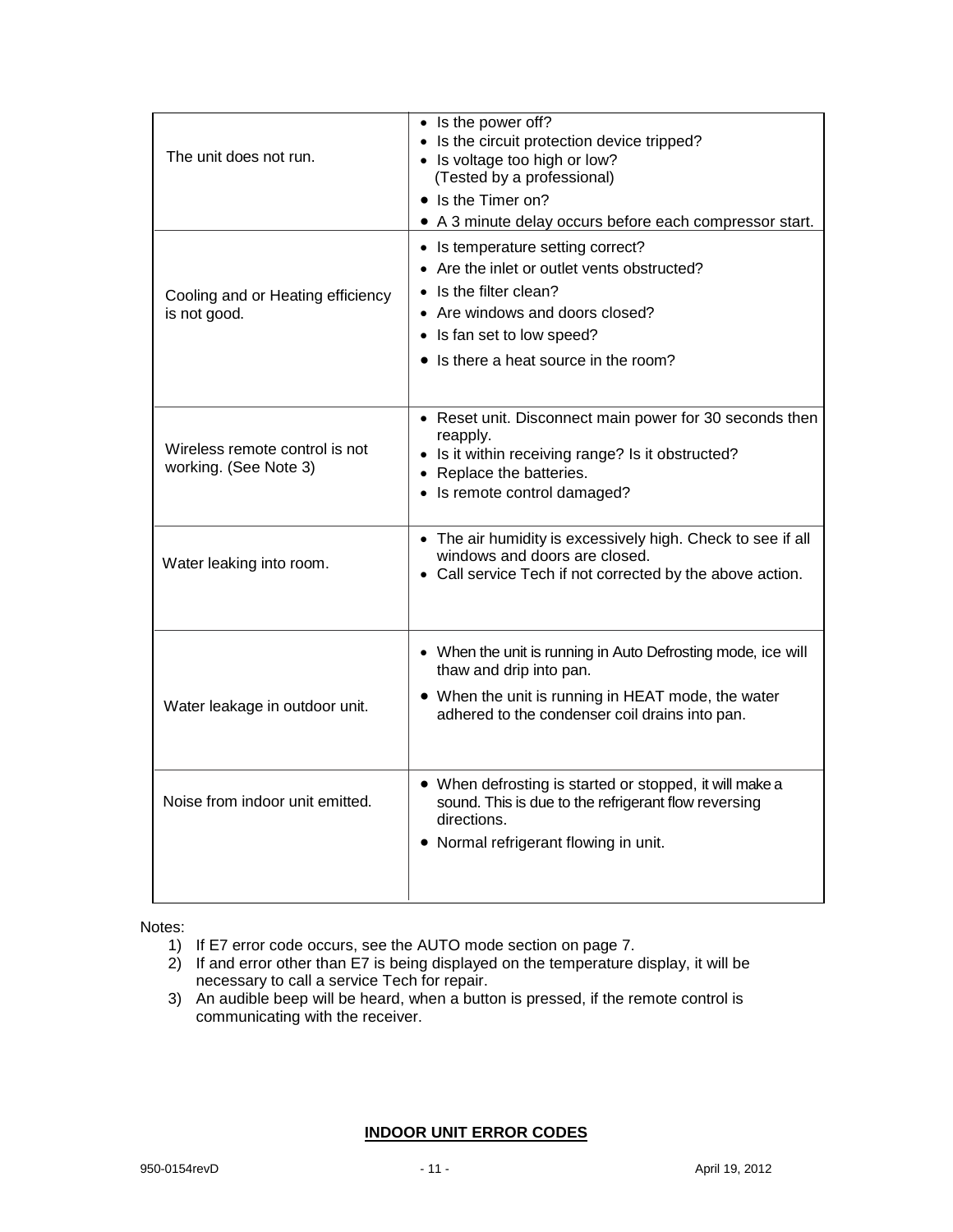| <b>Malfunction Name</b><br><b>Display</b>                 |                | Running<br><b>LED</b> | Heating<br><b>LED</b> | Cooling<br><b>LED</b> |
|-----------------------------------------------------------|----------------|-----------------------|-----------------------|-----------------------|
| System Overload                                           | H <sub>4</sub> |                       | 4 Flashes             |                       |
| <b>Compressor Overload Protection</b>                     | H <sub>3</sub> |                       | 3 Flashes             |                       |
| <b>IPM Protection</b>                                     | H <sub>5</sub> |                       | 5 Flashes             |                       |
| <b>Condenser Fan Motor Error</b>                          | L <sub>3</sub> |                       |                       |                       |
| <b>High Pressure Protection</b>                           | E1             | 1 Flash               |                       |                       |
| <b>Anti-Freezing Protection</b>                           | E2             | 2 Flashes             |                       |                       |
| <b>Exhaust Protection (Temperature)</b>                   | E <sub>4</sub> | 4 Flashes             |                       |                       |
| <b>Over Current Protection</b>                            | E <sub>5</sub> | 5 Flashes             |                       |                       |
| <b>Mode Conflict</b>                                      | E7             | 7 Flashes             |                       |                       |
| <b>Communication Malfunction</b>                          | E <sub>6</sub> | 6 Flashes             |                       |                       |
| Defrost or Oil Return Heat Mode                           | H1             |                       | 1 Flash               |                       |
| <b>Indoor Ambient Sensor Malfunction</b>                  | F <sub>1</sub> |                       |                       | 1 Flash               |
| <b>Indoor Tube Sensor Malfunction</b>                     | F <sub>2</sub> |                       |                       | 2 Flashes             |
| <b>Outdoor Ambient Sensor Malfunction</b>                 | F <sub>3</sub> |                       |                       | 3 Flashes             |
| <b>Outdoor Tube Sensor Malfunction</b>                    | F <sub>4</sub> |                       |                       | 4 Flashes             |
| <b>Outdoor Exhaust Sensor Malfunction</b>                 | F <sub>5</sub> |                       |                       | 5 Flashes             |
| <b>Startup Failure</b>                                    | H7             |                       | 7 Flashes             |                       |
| <b>PFC Malfunction</b>                                    | HC             |                       | 6 Flashes             |                       |
| Demagnetizing Protection for Compressor                   | <b>HE</b>      |                       | 14 Flashes            |                       |
| <b>Zero Crossing Detector</b>                             | U <sub>9</sub> |                       |                       |                       |
|                                                           |                |                       |                       |                       |
| Frequency Drop for Overload                               | F <sub>6</sub> |                       |                       | 6 Flashes             |
| Frequency Drop for Over Current Protection                | F <sub>8</sub> |                       |                       | 8 Flashes             |
| <b>Frequency Drop for Exhaust Protection</b>              | F <sub>9</sub> |                       |                       | 9 Flashes             |
| Frequency Drop for Heating High<br>Temperature Protection | H <sub>0</sub> |                       | 10 Flashes            |                       |
| <b>Anti-Cold Protection</b>                               | E <sub>9</sub> | 9 Flashes             |                       |                       |
| Oil Return in Cooling Mode                                | F7             |                       |                       | 7 Flashes             |